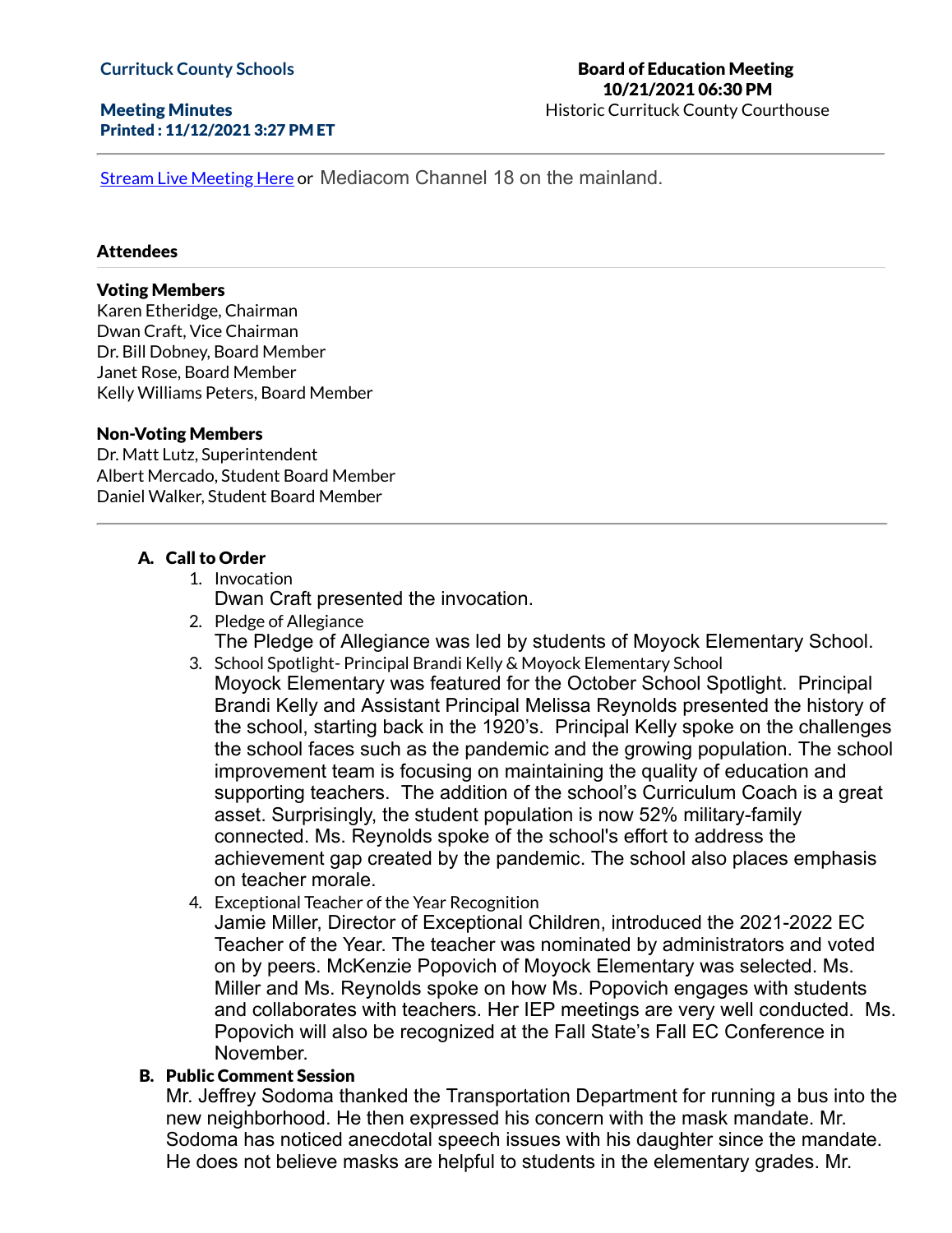Jeffrey asked the Board for a plan when vaccines become available to younger students.

- C. Approval of Agenda (Action) Motion made by: Dr. Bill Dobney Motion seconded by: Janet Rose Voting: Unanimously Approved
- D. Student Board Member Report Student BOE members reported on the school activities, events and athletics.
- E. Instructional Coaches Update & Presentation

Christy Hodges, Director of Curriculum and Instruction, introduced the district's Instructional Coaches: Diane Davenport, Cristie Fields, Beth LaVoie, Helen Taylor, Emily Forehand and Lynetti Warden. They each spoke on their work to support the district's curriculum plan. Their teacher support consists of analyzing data, curriculum planning and aligning the district's curriculum plan. Professional development is primary. The first year focus has been on creating Professional Learning Communities (PLC). Proven strategies are used for learning acceleration. They spoke on the importance of collaboration. The coaches also utilize surveys to gain teacher input. The input has been very positive. The coaches also provide support to beginning teachers. The coaches use their time to discuss best practices, teaching practices and instructional alignment among the district. It is a goal to have a full time dedicated Instructional Coach in each school.

Dr. Dobney asked what grade levels and curriculum are supported. Currently coaches support multiple schools and various grade levels. Dr. Dobney said that Currituck had the highest schools in the state when each school had a designated coach. Janet Rose asked about the PLC's and added that she heard concerns with the TRC's. Ms. Hodges said the state took away the TRC program - instead Running Records is now used. She stated the benefits of Running Records. Ms. Rose said that assessments can now run as long as 3 weeks versus 2 weeks.

Janet Rose asked if more coaching positions could be added. Dr. Lutz said only 2.5 positions were currently funded but more could be added if successful. Chairman Etheridge asked how the success was being tracked. Dr. Lutz said it would be through the student achievement data. The Board and Ms. Hodges discussed the use and benefits of pacing guides in K-8. Ms. Hodges said a goal is to add the guides at the high school level. Currently each Instructional Coach visits two schools each week with Knotts Island & Central Elementary being supported on an as needed basis.

Janet Rose asked if teachers can ask for direct support. Ms. Hodges said Instructional Coaches can provide one-on-one assistance.

Dr. Dobney asked how Ms. Hodges supported the coaches. The coaches replied that Ms. Hodges supports, promotes, and helps to grow and develop the coaches. They have experienced some resistance to their assistance but also understand that teachers are stressed.

# F. Safe Schools Update & Mental Health Services

Virigina Arrington, Student Services Coordinator, provided an update on the pandemic issues and the mental health services available to students. The district is required to implement a mental health and training policy for all staff, this includes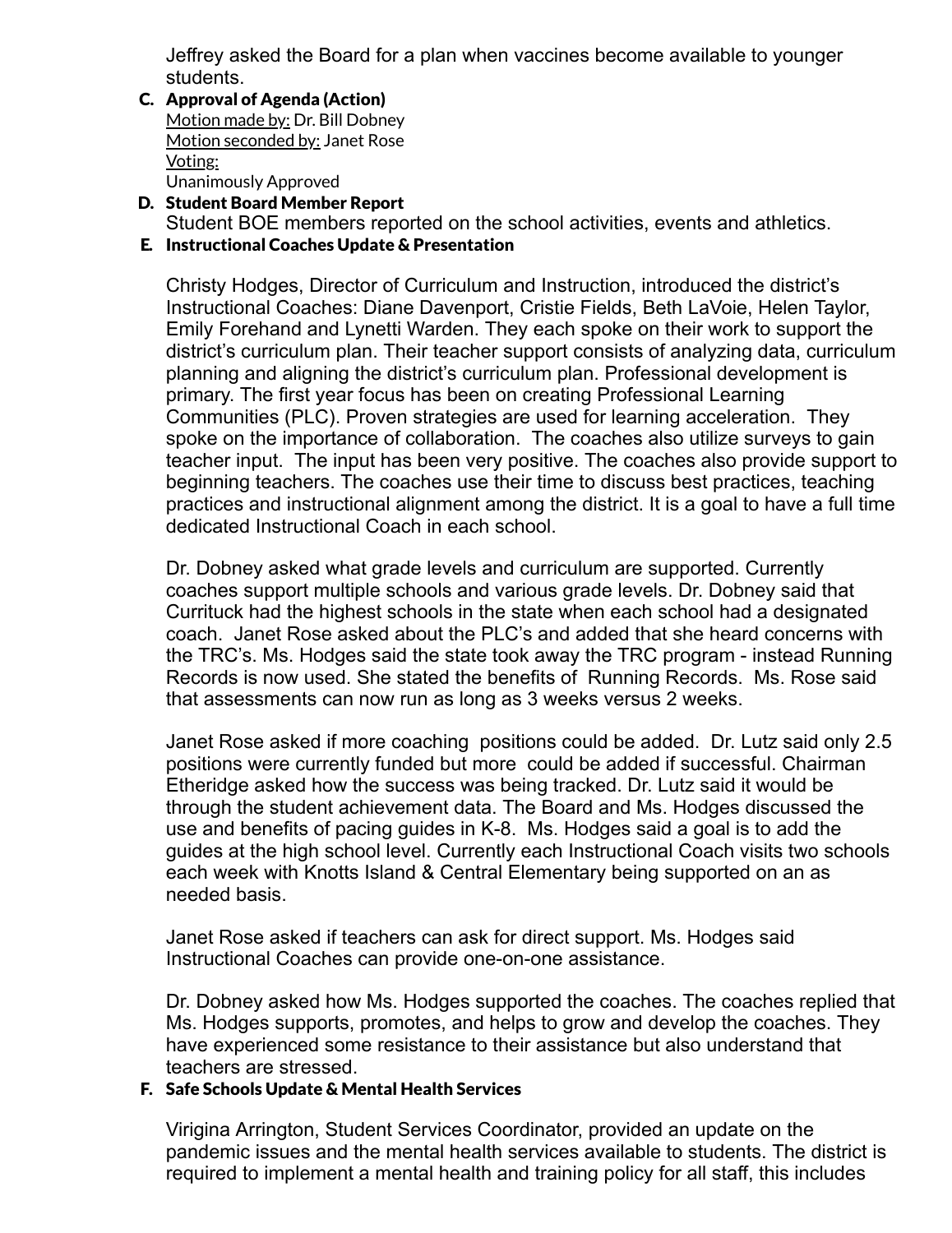anyone who has direct contact with students. This was a mandate from the SBOE. The program requires six hours of content training. Vector training was selected. The program uses videos for self training. The training deadline is December 17, 202. Ms. Arrington said currently 85% of the district's staff have completed the training. Ms. Peters asked how the training was tracked. Ms. Arrington said training is tracked electronically and teachers receive CEU's. The program includes child abuse and sex trafficking.

Ms. Arrington presented data on the positive COVID cases and quarantines. The district has had three days without any new cases or qurantines. The district also started offering diagnostic testing to help keep students in the school. The average time to receive the results is nine hours. This can allow students to stay in school.

Chairman Etheridge said the district had to require masks because of the quarantine requirements. Ms. Arrington reviewed the state's quarantine. A positive case at school can force a section of unmasked students out of school for 10 days. The quarantine does not apply to students with masks. Janet Rose stated that she looked forward to making the masks optional and questioned when the district could try again. Dr. Lutz said the first week of school without masks resulted in 170 students quarantined. He, too, looks forward to eliminating masks. The district will continue to review the situation. Ms. Rose said she would like to see K-2 without masks. Virignia Arrington said that possibly face shields would work for phonic instruction. Ms. Rose said that another school district has removed the mask requirement during phonics instruction. The Board discussed the issue of wearing masks and the effect on student speech. Ms. Arrignton will reach out to other districts.

Ms. Peters made the motion to move forward to create a plan to remove masks during phonics instruction. Chairman Etheridge said the district will continue to wear masks but will look into not wearing them during special instruction and Spanish, seconded by Janet Rose.

1. Masks in the Schools (Action) Motion made by: Kelly Williams Peters Motion seconded by: Janet Rose Voting: Unanimously Approved

# G. Field Trips:

Dr. Lutz presented past and future overnight field trip requests.

- 1. CCHS Cross Country, Invitational @ Kernersville, NC 10/8-9 2021
- 2. CCHS FFA, Competition @ Sanford, NC 11/12-13 2021

# H. Consent Agenda (Action)

Motion made by: Dwan Craft Motion seconded by: Dr. Bill Dobney

Voting:

Unanimously Approved

- 1. Personnel Report Dated October 21, 2021
	- a. Leave Report Confidential
- 2. Technology Contract (informational):
	- a. CDW desktops
- 3. Transportation Contracts (informational):
	- a. Edulog Transportation revised
	- b. Samsara (GPS for Buses) -revised
- 4. Joint Meeting Minutes July 21, 2021
- 5. Special Meeting Minutes July 28, 2021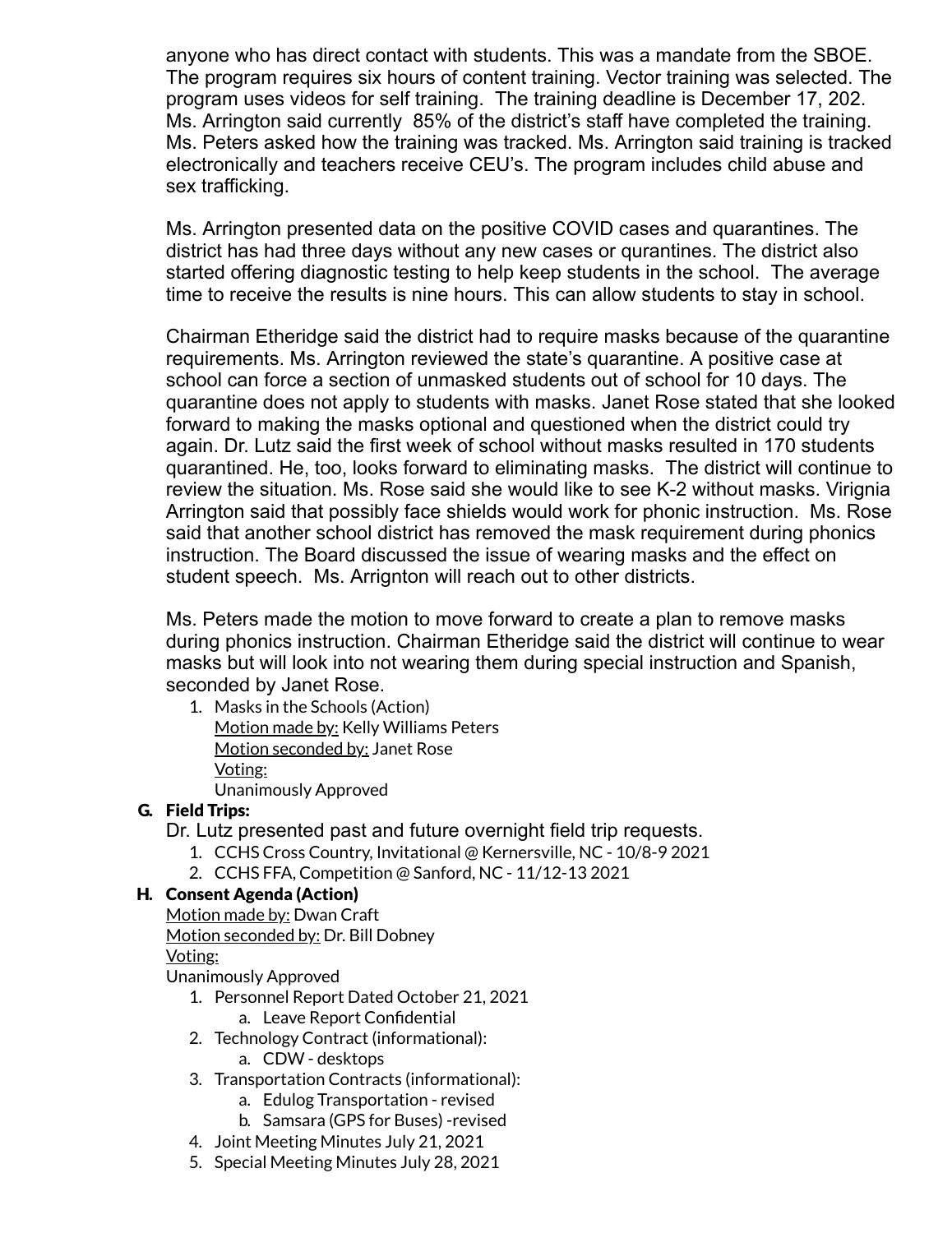- 6. Special Meeting Minutes August 27, 2021
- 7. Board Meeting Minutes September 16, 2021
- 8. Banking Reconciliations (Informational Only)
- 9. Budget Report as of October 15, 2021

# I. Information Items

1. Special Joint Meeting with Currituck County Commissioners- October 27, 2021 - Cooperative Extension Center, 5:00 p.m.

2. Work Session - November 18, 2021- Knapp Professional Learning Center, 4:00 p.m. 3. Board of Education Meeting - November 18, 2021 - Historic Currituck County Courthouse, 6:30 p.m.

# J. Board Members & Superintendent Comments

Ms. Peters attended homecoming with a very large crowd. The band and cheerleading was great. She congratulated the homecoming queen and king. The dance was very successful. She thanked everyone for making the schools successful and keeping students in school.

Ms. Rose visited schools and had the opportunity to attend the NCSBA Law Conference. She thanked Dr. Durham, CCHS Principal and the SGO for a wonderful homecoming dance. She thanked all the staff for keeping the schools functioning. The Currituck Women's Club is celebrating bus drivers. She added that staff are allowed in games at no charges and she encouraged the community to volunteer in the schools.

Dr. Dobney congratulated Ms. Popovich. He recently visited schools and received positive staff development opportunities. Dobney said that when he was a principal conducting classroom observations, he noticed students missing class time as they switched for enrichments and other services. He developed a schedule with an enrichment block that addressed the instruction disruption. The enrichment block schedule went on to be used in other districts as well as published in the School Board Journal.

Ms. Craft recognized Boy Scouts Troop 127 who attended the meeting to view parliamentary procedures. She thanked MES for their spotlight and recognized Vic Ramsey, CCHS Tennis Coach, who celebrates 150 tennis wins.

Dr. Lutz said it was a great homecoming event. The district will review the mask options. Although the district has a mask mandate in place, the past nine weeks of school have been normal. The atmosphere of the buildings is very positive. October is Principal Appreciation Month.

The 2021 graduation ceremonies have been tentatively scheduled; JPK- May 20th & CCHS- May 26th

Chairman Etheridge ended the meeting by stating that the district was doing great things!

# K. Adjourn Meeting (Action)

Motion made by: Janet Rose Motion seconded by: Dr. Bill Dobney Voting: Unanimously Approved